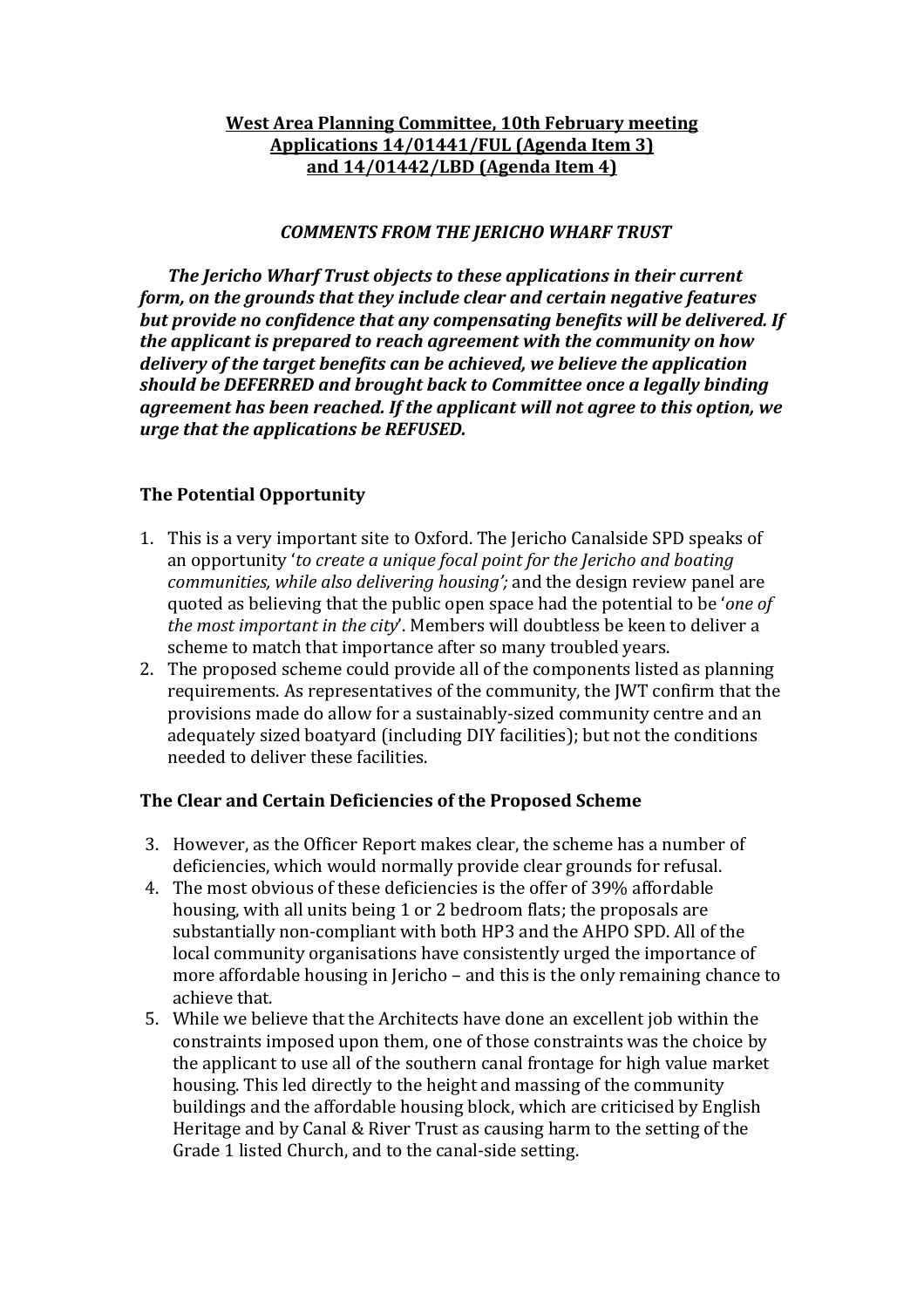6. The officers also note specific concerns of damage to residential properties adjoining the site.

# **The (increasing) Un-certainty of Compensating Benefits**

- 7. The officers have proposed that, despite the recognized deficiencies above, the approval of the scheme can be 'justified by the substantial public benefits of providing the affordable housing, community facility, boatyard, public open space and new bridge'. But the report recognizes elsewhere that – for the community centre and the boatyard - the applicant is not responsible for provision of those facilities. It follows that some other party must become responsible for their construction; and that unless the Members can be certain that there is such a party, with a viable plan for delivery, then achievement of community benefits cannot be used as a pretext for ignoring the other problems with the application.
- 8. The historic assumption has been that the IWT would take responsibility for raising the funds to construct the community centre and the boatyard, and subsequently for their successful operation through two of its member organisations, the JCA and the JCBY. The JWT worked co-operatively with the applicant's architects to ensure that the scheme met community needs. However, in February 2014 the JWT learned that the community facilities when configured into one complex building as required by the applicant's scheme – would increase the expected construction costs by  $32\%$ , to £6.6M (see Attachment A for analysis of the cost increase). The JWT's assessment was that such an increase would seriously jeopardize the viability of the community facilities, and since that time we have consistently pressed the applicant to negotiate a solution to the issue. After many months and various false starts, the applicant verbally offered a solution on  $8<sup>th</sup>$  January 2015, which JWT accepted subject to a detailed works schedule and a legally enforceable agreement. However, the offer was unconfirmed by  $12<sup>th</sup>$ January; then unilaterally rescinded by the applicant. [WT's position therefore remains that recorded in its public consultation of July 2014, namely that we do not believe that the scheme can be successfully delivered on *the current basis.* Since the officer report makes no mention of this consultation response, or elsewhere of the IWT position on the likelihood of target community benefits being achieved, the consultation response is included as Attachment B.
- 9. Following the January decision of WAPC to defer consideration of the application until after a site visit, uncertainty has been escalated further by the applicant's statement that he has identified an 'alternative community group' to work with on the delivery (and operation?) of the community facilities. We have no information about who this group might be, what their capabilities are, or why they should be willing to take on a set of goals and responsibilities which the existing community groups consider unachievable under currently proposed arrangements. Until an extensive set of questions has been answered, it must surely be assumed that provision of the target community benefits is even further in doubt in this scenario.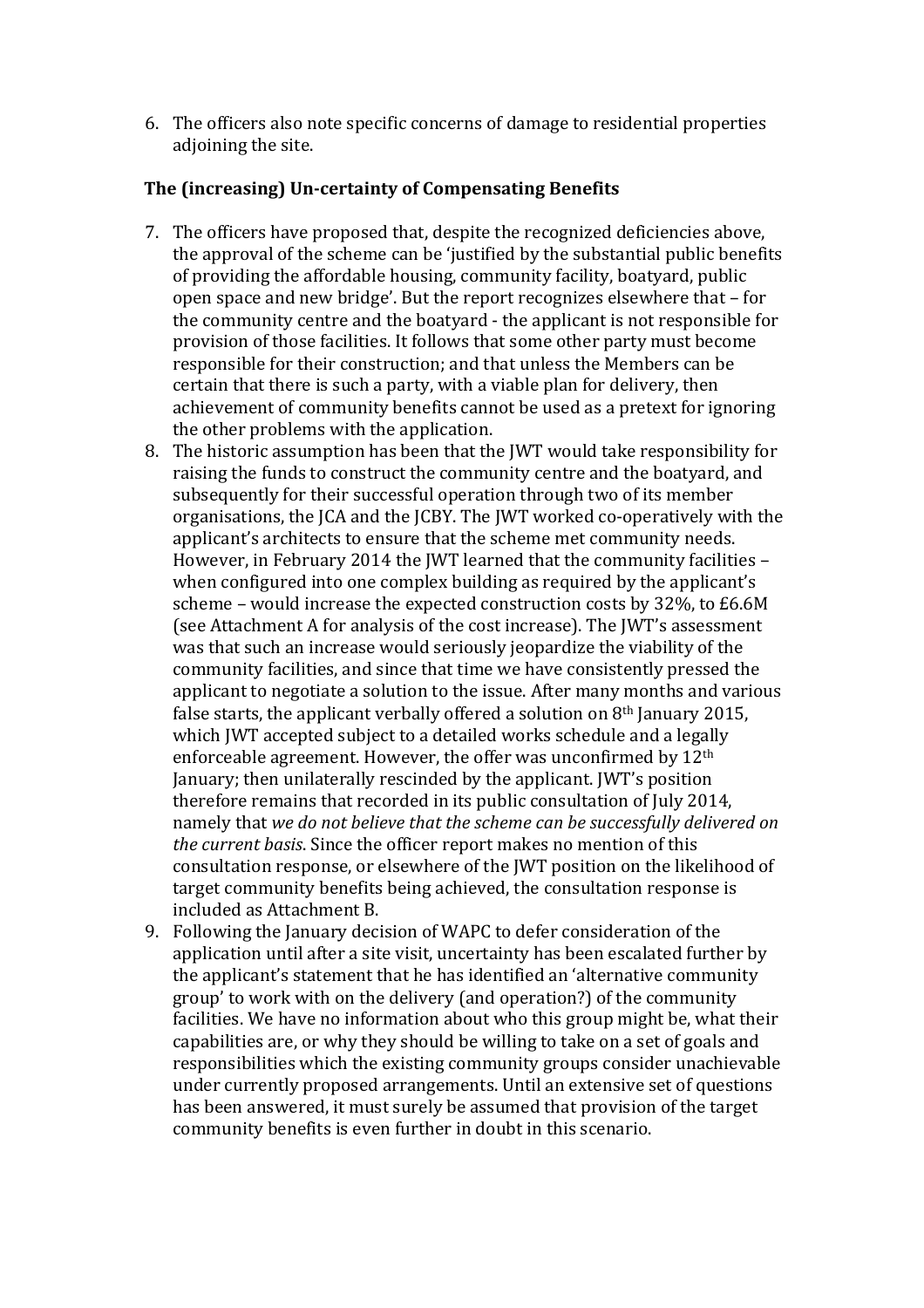# **A Potential Resolution**

- 10. Our preferred outcome would be for WAPC Members to choose to *defer the* determination of these applications until the sought for community *benefits are shown to be deliverable – or not deliverable.* If the applicant has reached an effective and binding agreement with JWT before coming back to Committee, we shall be happy to confirm and demonstrate the commitment of JWT – and of all its member organisations – to delivery of those benefits.
- 11. We are confident that the applicant has ample scope  $-$  if he so wishes  $-$  to reach agreement with JWT without prejudicing development viability of the site. We have consistently suggested that officers and members have been ill-served by the financial reports presented to them; the supplementary statement from Evolution PDR, appended to the officers Addendum report, is only the latest example of insubstantial and flawed analysis. Attachment C provides our analysis.
- 12. A deferral of determination would also have the benefit of providing time for the additional review of the bridge issue, which has been offered by Canal  $\&$ River Trust. For various reasons, almost nobody is happy with the current bridge proposal; and this is surely an unsatisfactory basis for proceeding with an important feature of the scheme. Also it is a requirement of the St Barnabas PCC that further consultation with the key parties takes place before Church land can be considered for inclusion in the Public Open Space.
- 13. If the applicant is not willing to make constructive use of a deferral of determination, we urge Members *to refuse the applications*. The likely outcome of approving the application as it stands is that there would be a lucrative private housing scheme; a breached affordable housing policy; and little likelihood of compensating community benefits in the form of a new community centre which meets modern standards of accessibility, or a much-needed community boatyard.

# **Attachments:**

- A The Cost Increase to Community facilities, Causes and Impact
- B JWT Public Consultation submission, July 2014
- C Analysis of submitted financial reports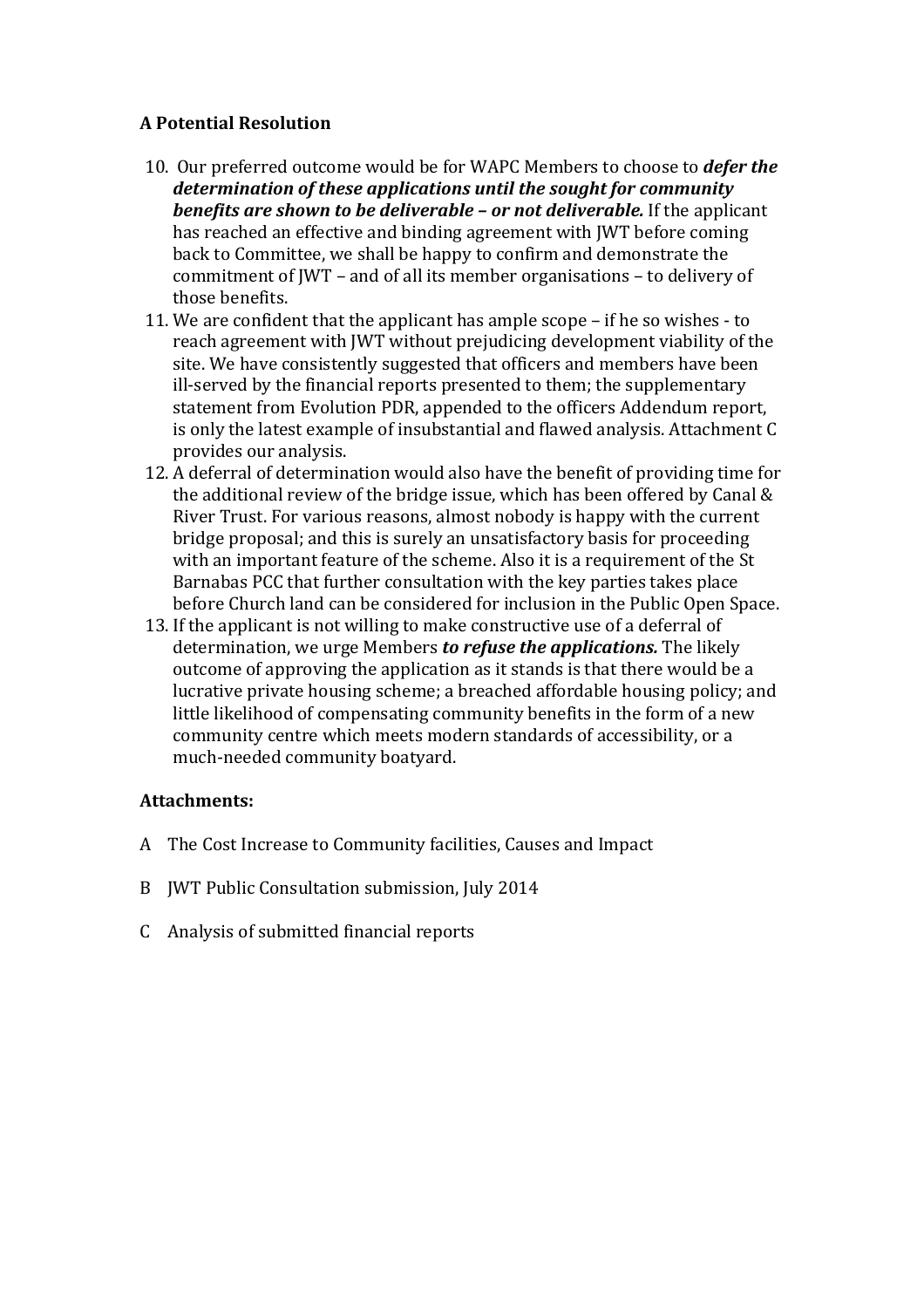# **ATTACHMENT A**

### **The Cost Increase to Community Facilities, its Causes and Impact**

#### **1. COST ESCALATION FROM £5M TO £6.6M**

- In 2010/11 architects Haworth Tompkins were engaged by the Jericho community (ILHT) to prepare a development scheme for the Castlemill boatyard site. The scheme featured a boatvard at the north end of the site: and a new community centre running alongside the canal on the south side of the proposed square. The full scheme was costed by Davis Langdon, with Boatyard cost at £1.022M and Community Centre at  $£3.973M$  – requiring the community to raise just under £5M to construct these facilities.
- In 2014 Haworth Tompkins were again engaged, this time by SIAHAF, to develop an alternative scheme: the boatvard and community centre must now both be at the northern end of the site, which meant the centre would be partially on top of the boatyard; this would free up the whole of the southern end of the site for private housing. The new scheme was costed by McBains Cooper, and shows that the combined boatyard/community centre facility will cost the community £6.6M

#### 2. **POTENTIAL CAUSES OF COST ESCALATION**

- Various reasons were put forward to explain the increase in costs: changes to the scope of community requirements, cost inflation between 2011-2014, differences in the methodologies of the two quantity surveyor firms, and building complexity. Each of these was reviewed.
- **Scope Change:** The requirements for the community centre show no change at all between  $2011-2014$ . There is a small  $(5.5%)$  increase in space for the boatyard+workshops; and a move from overhead craning to dry docks which makes the centre-above-boatyard design viable. Rejected as a significant cause of cost increase.
- **Inflation:** The basic build cost rates per square metre used by Davis Langdon in 2010 are in fact *higher* than those used by McBains Cooper in 2014. Davis Langdon allowed  $£1700/sqm$  for the community centre,  $£1500/sqm$  for the Boatyard. McBains Cooper's equivalent figures were £1500/sqm and  $£1400/s$ qm respectively. Rejected as a cause of cost increase.
- **OS** methodology differences: When the working assumptions used by each OS firm are applied across both the  $2010 \& 2014$  schemes, the cost gap actually *widens* to roughly £2M in both cases:

|                                       |         | 2010 Scheme 2014 Scheme Cost Gap |         |
|---------------------------------------|---------|----------------------------------|---------|
| Davis Langdon assumptions             | £4.995M | £6.903M                          | £1.980M |
| McBainsCooper assumptions             | £4.560M | £6.600M                          | £2.040M |
| Rejected as a cause of cost increase. |         |                                  |         |

**Complexity:** The clear implication is that the cost increase is driven by the developer's proposal for one complex multi-purpose building in place of two simple single-purpose buildings.

#### **3. COMMUNITY COSTS VS DEVELOPER PROFITS**

The move in the  $2014$  scheme to a single complex facility  $-$  at an increased cost to the community of  $£1.6M$  – was required by SIAHAF in order to increase the available space for private housing. In the community's 2010 scheme the Boatyard had a footprint of 727sqm and the community centre a footprint of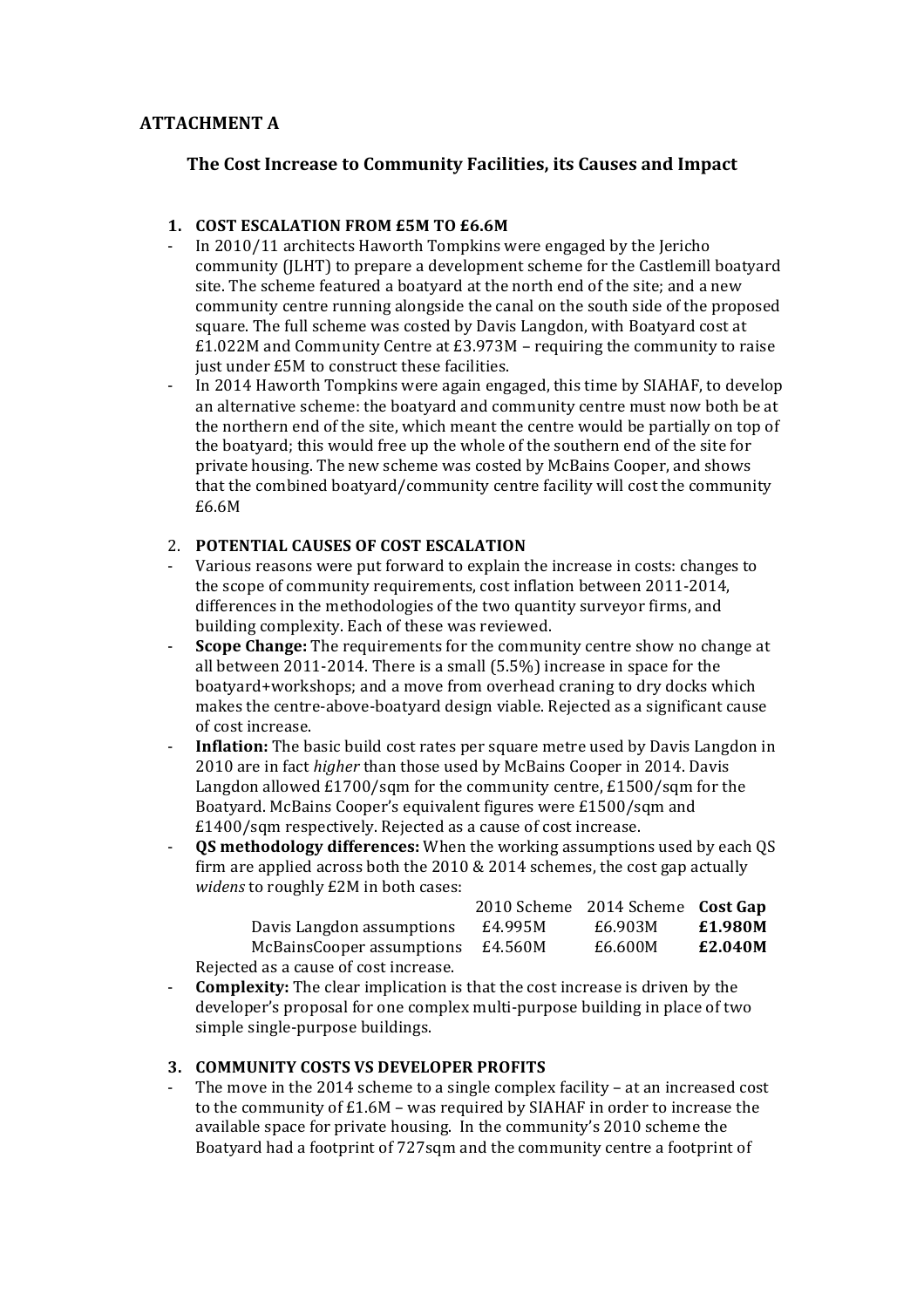927sqm, a total of 1654sqm. In the 2014 scheme the total footprint for the combined boatyard+centre is 1276sqm - a reduction of 378sqm.

- 378sqm is equal to the footprint of 4 terraced houses as proposed in the SIAHAF scheme. Each such house - according to figures provided in the Pioneer Property Services Financial Report submitted as part of the planning application– sells for an average  $£881K$  and costs  $£323K$  in build costs and consultancy fees. On that basis the released footprint space would represent approximately £2.23M of extra profit to SIAHAF.
- Using price levels now being asked for Grantham House units (see Attachment C) the released footprint becomes worth £3.45M

# **4. THE IMPACT OF A £1.6M COST INCREASE**

- Put at its simplest level, the community is now faced with needing to raise  $£6.6M$  instead of  $£5M$  to deliver the same level of community facilities an increase of 32% on its existing budget. However, the real impact on the fund-raising challenge is even greater
- In creating the original capital budget of  $£5M$  for community centre  $+$ boatyard, JWT identified sources of funding from public grants and from individuals and private trusts, as well as a contribution from the sale of the existing community centre. Not all of these sources of funding can be 'stretched' to achieve higher contributions; some sources would have to achieve around a 50% higher yield - somehow.
- Furthermore the providers of public grants invariably require a delivery 'package' that can be seen to be delivered by their funding. This is much harder to achieve when the project consists of one integrated building rather than two separate ones.
- As a consequence the IWT does not believe that the community facilities can be successfully delivered without a contribution from the developer, recognizing the additional profits that the configuration of this scheme enables.
- The IWT is and has always been open to the form of such a contribution; there are obvious advantages in the provision of works in kind.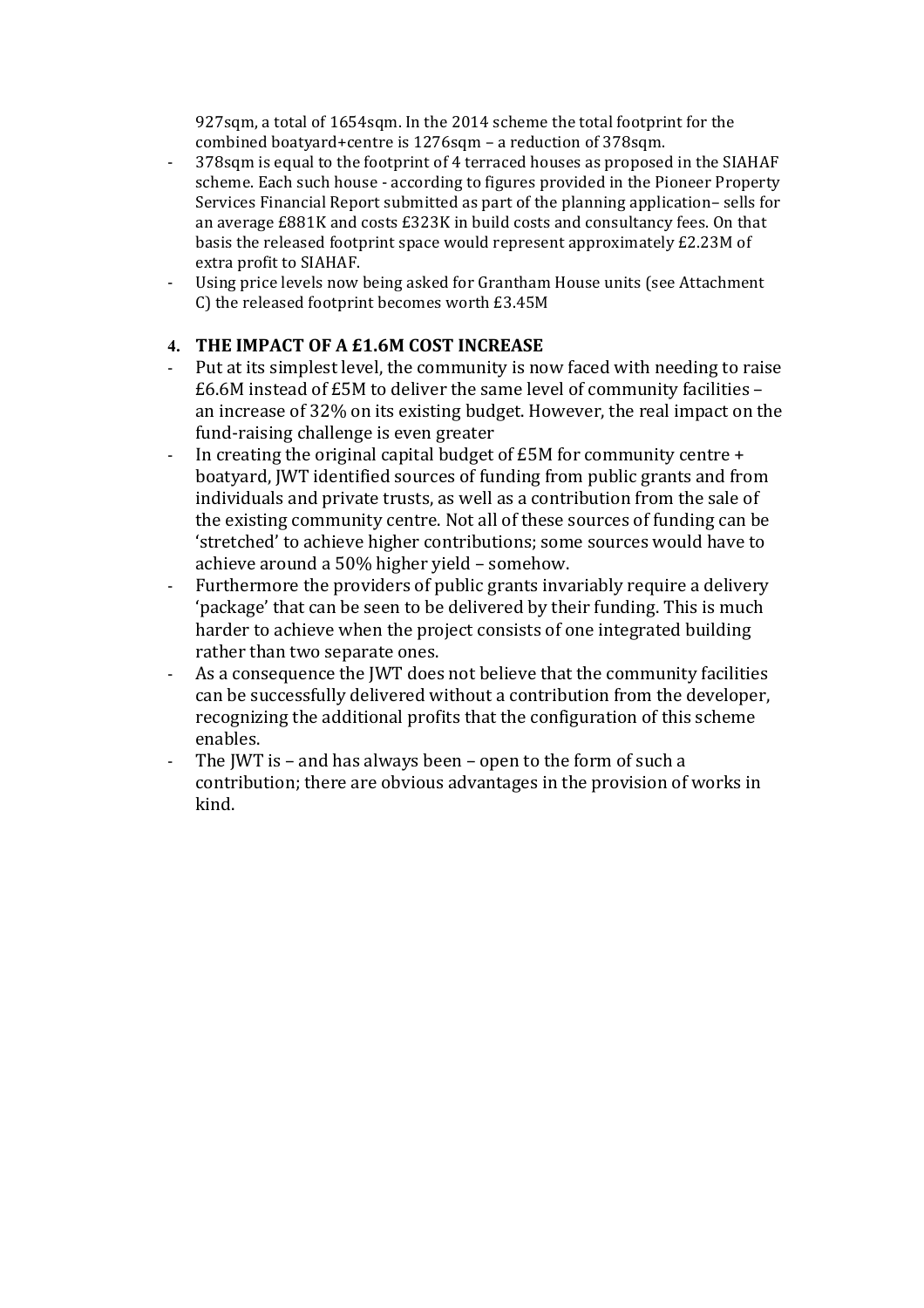# **ATTACHMENT B - JWT Public Consultation submission, July 2014**

#### **JERICHO WHARF TRUST 33a Canal Street, Oxford, OX2 6BQ**

*Registered in England under the Industrial and Provident Societies Act 1965*

Michael Crofton-Briggs Head of City Development Oxford City Council St Aldates Chambers St Aldates. Oxford OX1 1EF

 $24$ <sup>th</sup> July  $2014$ 

Dear Michael,

# Planning Applications 14/01441/FUL and 14/01442/LBD

Between October 2013 and March 2014 the Jericho Wharf Trust worked with architects Haworth Tompkins to provide input on the requirements for community facilities on the Canalside site, and to respond to emergent design work. Now that the planning application has been published and opened for public consultation we wish to make the following comments:

# **1. Proposed Facilities**

- The JWT accepts that the planning proposals provide the space needed for a viable boatyard and community centre; and for a public square (subject to satisfactory agreement with the Church Authorities)
- We share the concern of the Directors of the Jericho Community Boatyard that the on-site moorings required for successful operation of the boatyard have not yet been allocated by Canal & River Trust
- Jericho has a particular need for affordable housing and our own plans have always assumed full compliance with the City's well established 50% requirement. We expect any alternative scheme to be similarly compliant, and assume the City Council will not be satisfied with a proposed provision of only 32% of housing units, 15% of housing space.

# 2. **Development Viability**

- We do not believe that the scheme can be successfully delivered unless/until two key issues have been addressed by the developer
- The first of these issues is the affordability of the community facilities, now to be housed in one large and complex building which - we are told will cost at least  $£1.6M$  (32%) more than the  $£5M$  estimate for the separate boatyard and community centre buildings designed into our own original scheme. The purpose of compressing the community facilities into one taller building on a smaller footprint is to allow the developer more space for private housing – generating a potential profit increase we estimate to be around  $E2.75M$  (see attached appendix for an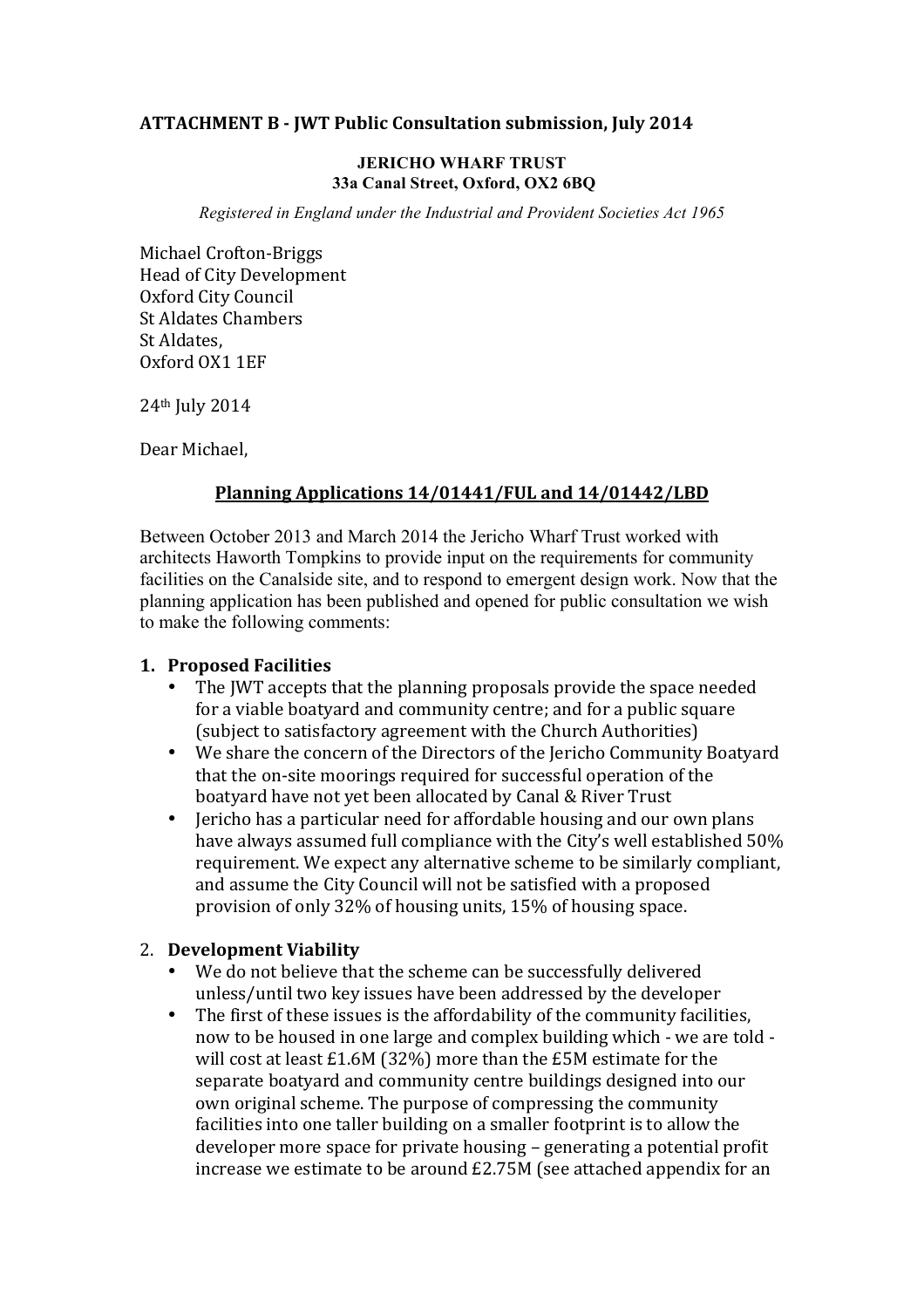analysis of the relevant economics). We expect the developer to use some of these additional profits to balance the increased costs. Otherwise the economic viability of the community facilities (a requirement of planning policy) is in very serious doubt.

• The second key issue concerns the ownership and management of the public space. A vibrant and successful public square will be essential to the success of the scheme as a whole, but we have so far no clear nor agreed understanding of how this will be achieved. We need to know, for example, when and on what terms ownership would be transferred to the JWT on behalf of the community; and we cannot undertake the suggested management of the public space until we know what funding will be made available to achieve it.

We hope to resolve these concerns by working with SIAHAF to achieve a Collaborative Agreement which defines their resolution, and is in place before the planning application is considered by the West Area Planning Committee. We do not see how we can support the application unless this is achieved. 

Yours sincerely

**Dr Phyllis Starkey Chair**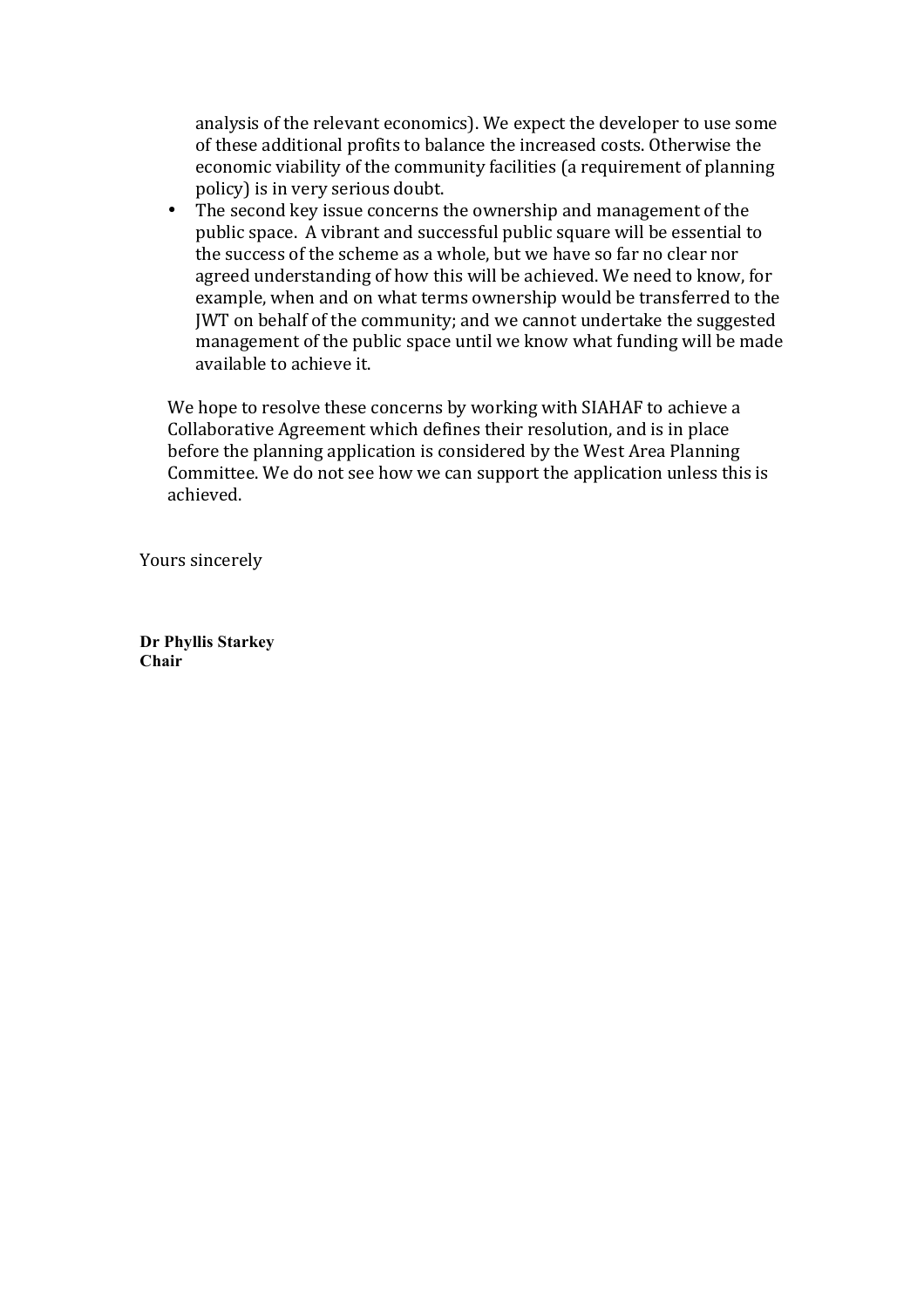# **ATTACHMENT C**

# **ANALYSIS OF SUBMITTED FINANCIAL REPORTS**

*SUMMARY: There are multiple public benefit outcomes being sought from this site – affordable housing, new community facilities, public open space – competing for limited space within finite financial resources. WAPC Members* are being asked to determine the right balance between these competing *demands within a financial envelope which has been defined by two reports. But there is clear evidence to suggest that the available resources are much higher than these reports have concluded.* 

# **1. Pioneer Report**

- When the planning application was originally submitted, papers included a Financial Appraisal Supporting Statement, authored by Pioneer Property Services, which concluded that anything more than 32% affordable housing would make development of the site non-viable.
- This report is in the public domain. As part of their July 2014 consultation response, JWT claimed that key assumptions made in the report were open to challenge – including some on the cost side, but particularly the use of  $E6,245$ /sqm to calculate sale prices of market housing on this site.

# **2. Evolution Report**

- An independent audit of the Pioneer report was then commissioned by OCC and carried out by Evolution PDR - a specialist property development consultancy based in the West Midlands. This report remains confidential, but a Summary of the report was made available on the OCC website on 12<sup>th</sup> January.
- According to this Summary, Evolution concluded that the developer's costs were overstated by about  $£1.75M$ ; but it accepted the previously assumed £6.245/sqm for sales values because 'no robust evidence was obtained' to support the utilization of higher values. In particular there was a 'lack of other new build schemes currently taking place within the City area'.

# **3. An alternative Market Housing Price assessment**

- It is claimed that the report's author has her own knowledge of local market conditions; but that this relates to previous work related to the regeneration of Blackbird Leys – which we do not accept is a valid comparator to the market for housing in Jericho.
- The (unchanged) price level assumption used is based on evidence provided by Carter Jonas. That evidence has not been published, so it is difficult to refute; but it apparently identifies values per sqm between  $£4,850 - £7,265/sgm$  (£450 - £675 per sqft) to support the chosen value of £6,245/sqm. We note that Carter Jonas themselves currently have a (*leasehold*) property on the market in William Lucy Way, priced at  $E7,792/\text{sgm}$  – 25% above their own benchmark.
- *We suggest the un-found-by-the-audit comparator site to enable a proper* assessment of the market price assumption should be Grantham House: a re-build rather than new build, but a development of comparable scale (29) units) less than a mile from the canal-side site – and another SIAHAF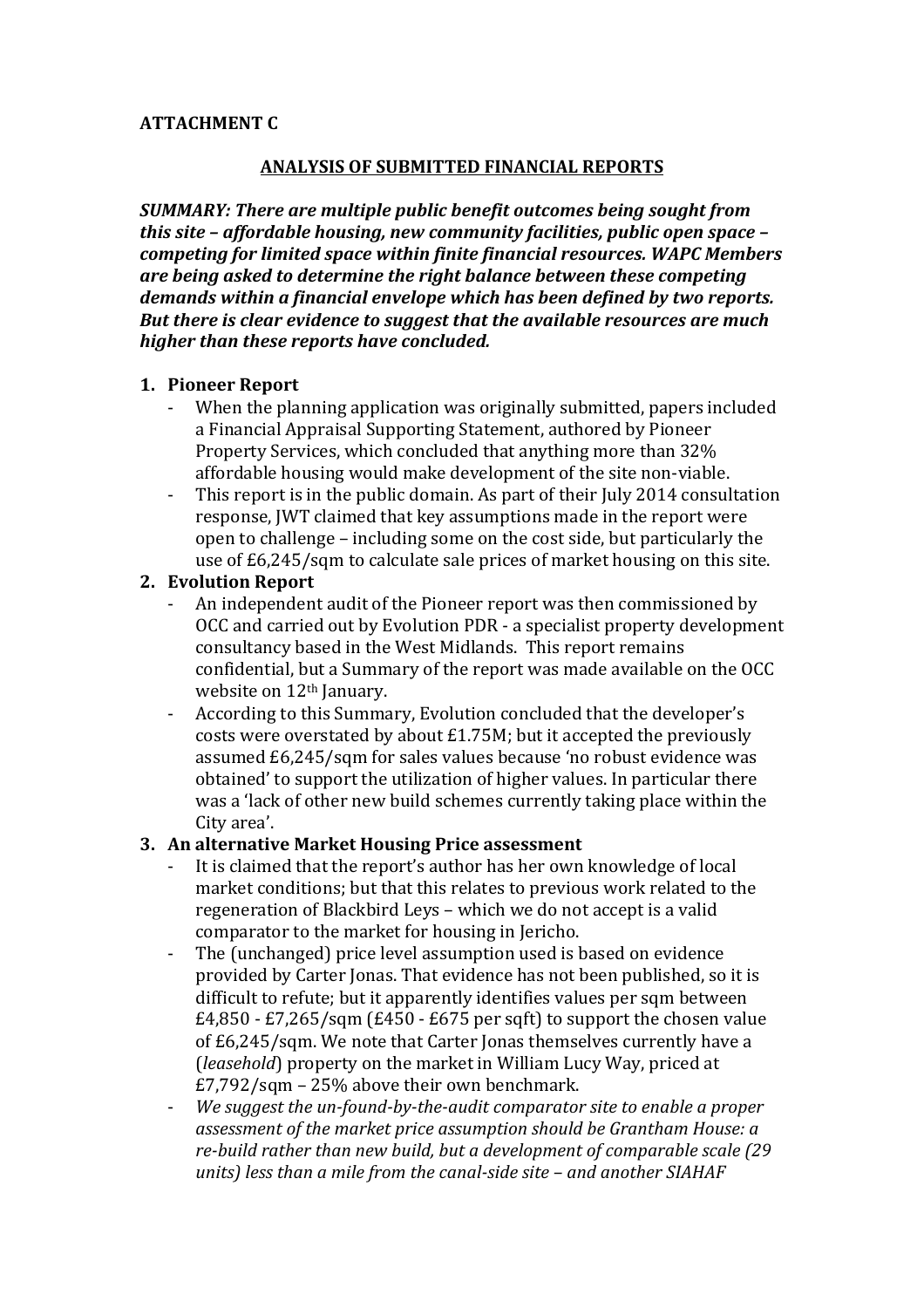development. An early and substantial off-plan deal was done with Finders *Keepers to create a buy-to-let investment offer. But during the past two months* 5 Grantham House units have been put on the market by Knight *Frank, ranging from a 1 bed flat to a 3 bed house. Sales rates range from £7629 - £9360/sqm. In aggregate they represent GIA of 597.3sqms; for a total price of £5.03M – an average price level of £8,421/sqm.* 

# **4. Evolution's response to the Grantham House comparator**

- The Officer's Addendum report in February includes a 2 page Attachment of comments on the Grantham House comparator from Evolution PDR, in which they argue that there is a lack of comparability.
- They report some level of confirmation for price levels of early unit sales, which were presumably part of the off-plan investment scheme.
- Their Attachment does provide a table comparing provision of flats at Grantham House and Jericho Canalside – apparently forgetting that the former are all market housing and the latter are all affordable units
- In terms of current sales and price levels, Evolution refer only to a press report which described 2 Grantham House units for sale; they were unable to find  $GIA$  information for either, but  $-$  using planning submission information  $-$  they believe that one of these units probably has  $1011$ sqft, selling for  $E720/\text{sqrt}$ , or  $E7772/\text{sqrt}$ . This would – if correct – be at the low end of JWT's 5 examples, all of which are fully documented in sale particulars from Knight Frank.
- Notwithstanding the sparse and dubious nature of data collected, Evolution conclude that the 'assumptions made for the Jericho Canalside scheme are robust'!!

# **5. Re-calculated Analysis**

- Without access to the full Evolution report (which is confidential to the Council) it is not possible to re-run the latest analysis with different values; equally Evolution's findings on cost reductions are not described (in the published Summary) with sufficient clarity to enable them to be used with confidence
- However, the original Pioneer analysis has been re-run with one change: substitution of the  $E6,245/\text{sgm}$  rate by the  $E8,421/\text{sgm}$  average of recent Grantham House sales
- The results below show the impact that this single change suggests for the original scheme (which assumes 32% affordable). Even with the original cost assumptions, the scheme would produce a **surplus of £3.5M** in addition to the required-for-viability profit of £3.5M

|                                | <b>From Pioneer</b> | At Grantham         |
|--------------------------------|---------------------|---------------------|
|                                | Report, 6/14        | <b>House Prices</b> |
| <b>Market Housing Revenue</b>  | £13,220,000         | 17,826,360          |
| Affordable Housing Value       | 1,276,963           | 1,276,963           |
| Sale of Restaurant             | 334,126             | 334,126             |
| TOTAL SCHEME VALUE<br>A        | 14,831,089          | 19,437449           |
| Affordable Housing build costs | 927,825             | 927,825             |
| Market Housing build costs     | 4,326,375           | 4,326,375           |